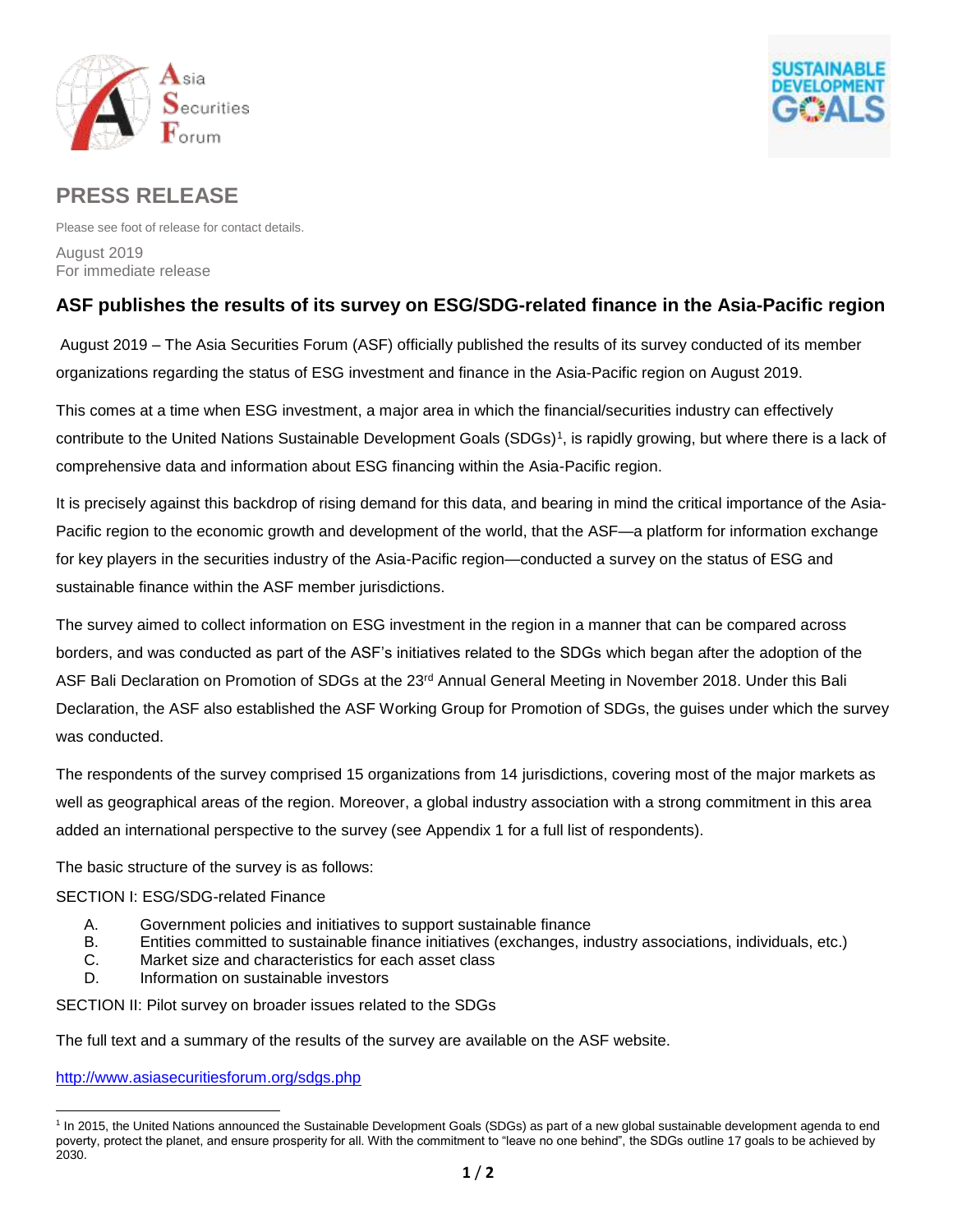



Based on the findings, the ASF will further strive to do its part towards the achievement of the Global Goals. It is the hope of the ASF that these results will serve as useful reference for future activities related to the SDGs both in and beyond the Asia-Pacific region—a region that faces social, economic and environmental challenges, but that is also, with guidance, rife with potential for sustainable growth.

#### **ABOUT THE ASIA SECURITIES FORUM**

The Asia Securities Forum (ASF), established in 1995, is an international forum that brings together key organizations in the securities industry of the Asia-Pacific region to exchange information, foster cross-border cooperation, and ultimately promote economic growth and the development of the securities markets. It currently boasts 23 members of securitiesrelated organizations across the Asia-Pacific region. Its Annual General Meeting is held in major cities of the region to discuss the issues in which the main players of the capital markets have a keen interest. For more information, visit [http://www.asiasecuritiesforum.org/index.php.](http://www.asiasecuritiesforum.org/index.php)

#### **CONTACTS**

**Japan Securities Dealers Association (JSDA) ASF Secretariat**

+81 3 6665 6764 [asf\\_secretariat@wan.jsda.or.jp](mailto:asf_secretariat@wan.jsda.or.jp)